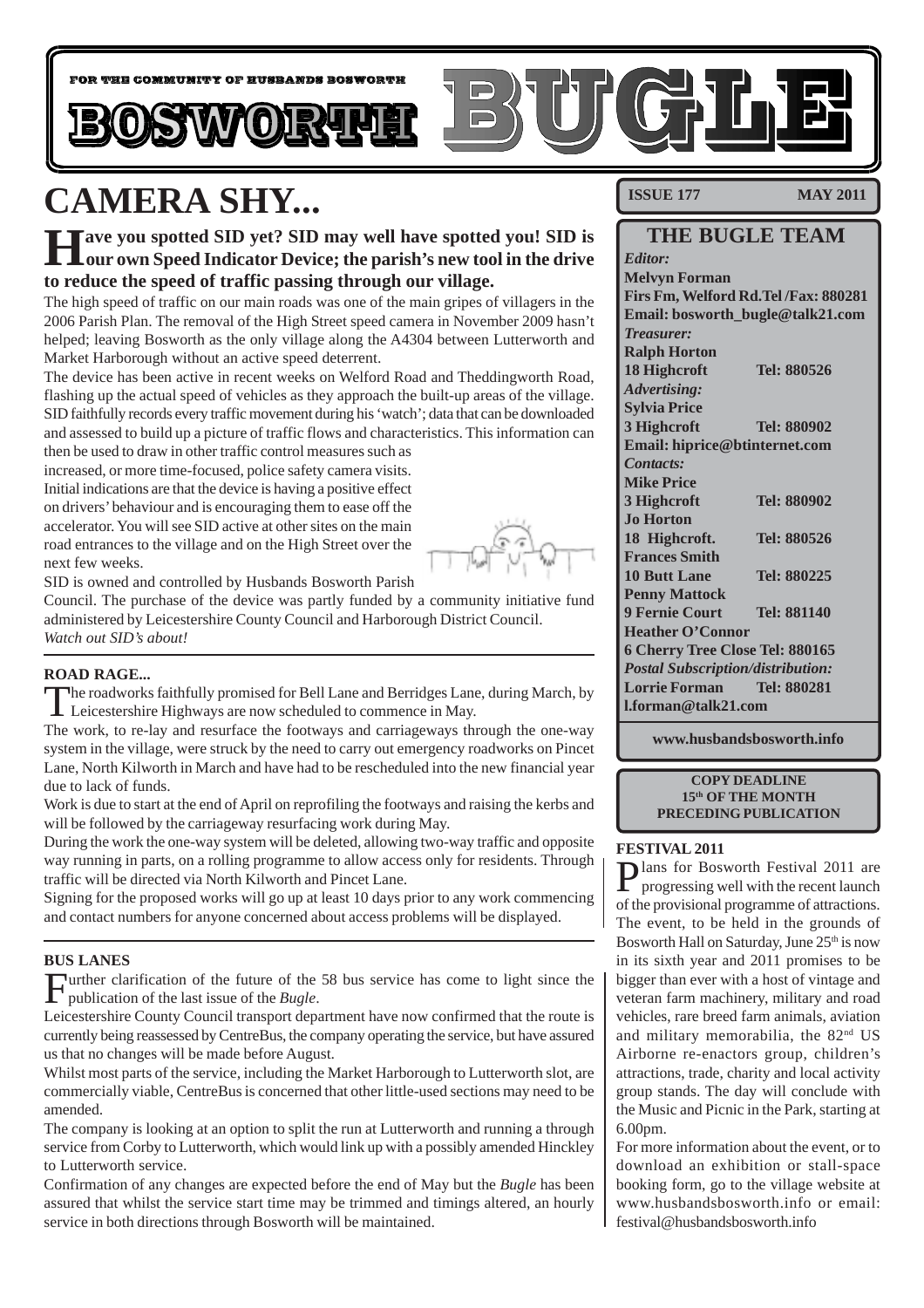#### *From Anon, Hunters Close*

### **POSTBAG**

I feel it is my duty as a member of this community to highlight a potentially fatal situation.There appears to be a growing trend that children are being allowed to play on our roads. Are parents aware that we have excellent playing fields on Kilworth Road or are they just too lazy to use them? Highcroft, Ashacre Close, Hunters Close, Butt Lane and Lammas Close are not children's play areas. Are we really telling our children that it is OK for them to play in the road and around parked cars? Over the last few weeks I have heard of a couple of horrific 'near miss' incidents involving children playing in the road. I wonder if their parents are actually aware that they are putting their children in danger? Sorry for the lecture, but surely this is better than a potentially fatal accident involving **your** children.

#### *From John Gauld, Doncaster*

My mother, Olive Gauld, is now living at Lenthall House in Market Harborough and is not able to return to live at the bungalow on Welford Road. We have cleared the property of valuables and furniture. However, this did not prevent thieves from breaking into the garden shed at the begining of April and stealing the following items...

A 14 inch petrol cylinder lawnmower with electric start, Flymo CT250X 18volt rechargeable strimmer, electric hedgecutter, two *'Shell'* 2 gallon antique petrol cans and a number of garden tools.

The thieves will have had to park a van either on the drive or on the road and there is a security light that would have come on after dark. I am offering a £100 reward for information leading to the return of the items and the arrest of the thieves.

*Editor's Note: If you have been offered items similar to these, or have any information, please contact Lutterworth police on 0116 222 2222.*

#### *From Anon, Honeypot Lane*

The residents living near the Old Green in the village would like to thank the Parish Council, especially our hardworking Parish Clerk, for the wonderful display of tulips planted in memory of Beryl Jones. Today, at the beginning of April, the Green is at its peak and looks brilliant!

#### *From Bill Fletcher, Chairman Husbands Bosworth Parish Council*

In reply to Brian Smith's letter *(Postbag, April* Bugle*)*. The Parish Council goes through a very comprehensive process every year to look at their areas of financial responsibility. To meet the demands of 2011-2012 an increase of £2,300 was agreed, one consideration being that 2011 is a Parish Council election year, which alone will cost the parish £866.54. We were also aware that due to the spending cuts at District and County level we will now have to pay for some services previously provided by them. One of the biggest areas to note is the drying up of grants which have previously been a major factor with village improvements. The Parish Council now needs to build reserves to enable it to maintain and continue these improvements. In the meantime the Council will continue to serve the best interest of its parishioners by promoting best value for money. Any member of the Parish Council will be happy to discuss any concerns you may have; their telephone numbers can be found in the *Bugle* or you are welcome to any Parish Council meeting.

#### **POLICE FILE**

**IF YOU HAVE INFORMATION ON ANY CRIMINAL ACTIVITY CALL MARKET HARBOROUGH POLICE on 0116 222 2222.**

**Neighbourhood Watch Co-ordinator Marion Lewis 0116 2483871 NW Community Scheme No. 2123 Local Beat Team Sgt. 2908 Steve Bunn PC 500 Andy Smalley WPC 4640Vikki Barge PCSO 6569 Peter Willson PCSO 6636 Ray Wells PCSO 6573 Steve Adams Voicemail Service 0116 2485675 Rural & Countryside Liaison Officer PC 1010 Chris Hill CRIMESTOPPERS FREEPHONE 0800 555111**

# **WATCH WORD**

*THE NEIGHBOURHOOD WATCH SCHEME WITHIN HUSBANDS BOSWORTH*

Local police are currently investigating two incidents where elderly people have received phone calls from people claiming they are are investigating financial organisationson behalf of the Fraud Squad.

Personal and banking details are requested allegedly for the caller to check transactions that are claimed to be under investigation. Fortunately, in both cases, the victims quickly became suspicious of the call and reported the matter to the police.

 $\blacksquare$ 

 $\blacksquare$ 

Ì.

Ė

 $\blacksquare$ × Î. Î. Ë É F п F

F.

П

**The Lutterworth South Police Beat Team will be holding a 'drop-in' Beat** Surgery on Wednesday, May 4<sup>th</sup>, at **North Kilworth Primary School, Dag Lane, North Kilworth from 3.00pm to 3.45pm.**

**If you have any queries on any aspect of local policing or would like advice on criminal activity please call in and have an informal chat.**

Ē

**The council is reminding householders that it is their duty to ensure that any waste that they dispose of is going to a registered site, by a registered carrier. Fly-tipping is a criminal offence and carries a penalty of up to six months imprisonment and/or a £20,000 fine. Enforcement officers will always check flytipping sites for evidence to help trace where the waste has come from and will prosecute the originator as well as the carrier.**

# **WOODPECKER**

**TREE SURGERY**

----------

All aspects of tree-work undertaken from dismantling large roadside trees to pruning and reshaping small garden trees. We also offer a stump grinding service.

Professionally qualified and insured.

**For free quotation and advice call Chris on: 01858 880818 www.woodpeckertrees.com**

### COMPLETE CAR CARE

Accident repair specialist Bodywork, dent, scratch and stone-chip repair Servicing, alloy refurbishment, welding MoT repair Valeting, full body polish Parking sensors, handling kits, etc. fitted Call Ben on 07710 024070 Based at Unit 2, Pebble Hall Farm between Husbands Bosworth and Theddingworth

.............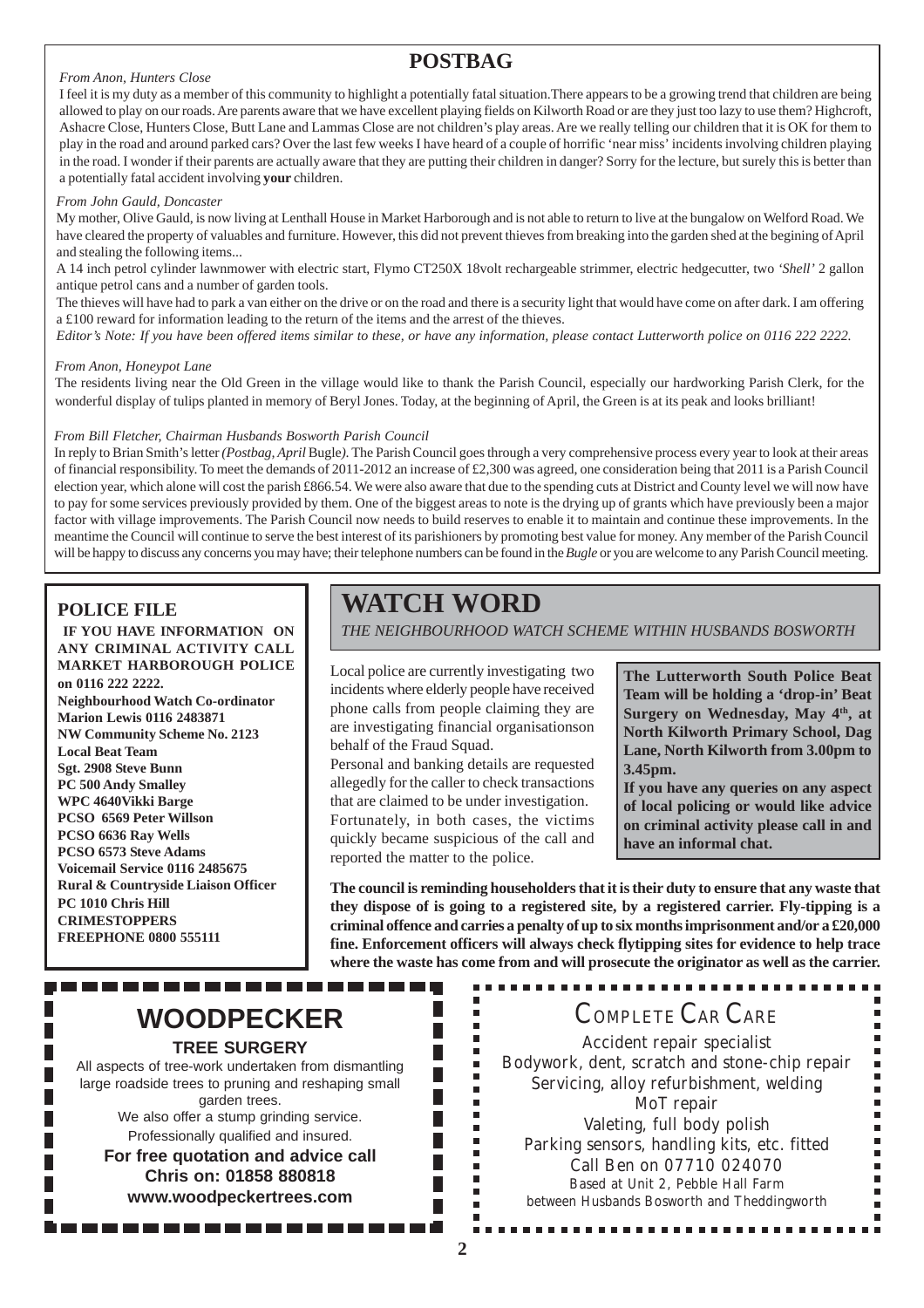## **BOSWORTH IN FOCUS**

*A ROUND-UP OF LOCAL NEWS*

#### **FESTIVAL PLEA**

The organisers of Bosworth Festival 2011 are seeking donations of prizes for the Grand Raffle to be drawn at the Picnic in the Park following the Festival's day events.

If you would like to make a contribution or would like more information please contact field events organiser, John Clarke on 880263 or e-mail: JoClar870@aol.com

#### **COMMUNITY HALLS**

Husbands Bosworth is extemely lucky to have three community venues for hire, each offering different facilities.

Bookings, contact numbers and other information relating to the Turville Memorial Hall, the Church Hall and the Kilworth Road Sports Pavilion can now be found at: www.husbandsbosworth.info. Click on the Hall Bookings page in the Home Page menu.

#### **LOCAL NEWS IN BRIEF**

**The operators of the Slip Inn Quarry at Cotes de Val**, near Lutterworth, are seeking permission to erect a 30 acre photovoltaic solar energy plant at the quarry.

!**Hollowell** Sailing Club are inviting visitors to try their hand at windsurfing and sailing at their annual Open Day on Saturday, May 7<sup>th</sup>.

!Wind Direct, the promoters of the wind turbine project off Pincet Lane, **North Kilworth** are drawing up fresh plans for a revised planning application. In 2008 the company withdrew plans for the single-turbine project following concerns raised by local residents.

!Waitrose are seeking permission to open a new superstore in **Market Harborough** on the former car showrooms on Springfield Street.

**Arnesby** May Fayre will be held on Bank Holiday Monday, May 30<sup>th</sup>.

#### **ARTWORK**

The first of local artist, Peter Welton's oneday water colour workshops will be on Friday, May  $27<sup>th</sup>$  from 10.00am to 4.00pm. The workshop will be held at the home of the Shuttlewood-Clarke Foundation, Ulverscroft Manor, in the heart of Charnwood Forest in north-west Leicestershire. The cost of the day is £60 to include coffee on arrival, lunch and afternoon tea. To book a place or for more information visit www.peterwelton.com or call 01530 244914. *[A second workshop will be held on Friday, August 19th]*

*VILLAGE HALL BOOKINGS Kenny Anderson 880705 CHURCH HALL BOOKINGS Janice Staples 880668 SPORTS PAVILION ENQUIRIES Audrey Marlow 880316*

#### **THANKS...**

The *Bugle* acknowledges a kind donation towards our funds from former villager, Alena Burton of Macclesfield

#### **BECOME A WALK LEADER**

Do you enjoy walking and all the health and social benefits which come with it? Are you able to motivate others to enjoy the benefits of walking?

If so, Harborough District Council is holding a Volunteer Walk Leader training day on **Friday, May 6<sup>th</sup> from 10.00am to 3.00pm** open to anyone aged over 16 years old.

The popular Healthy Harborough Walks programme relies on volunteers to keep it going. Hundreds of people benefit from the time put in by volunteers who help by leading short walks.

Walk leaders gain free access to the council's regular organised walking trips, saving about £4 each time, and are also invited to attend quarterly walk leader lunches.

The training will take place at the Sports Pavilion, Kilworth Road, Husbands Bosworth. Refreshments and lunch will be provided at the training and anyone attending should specify any special dietary requirements.

For more information, or to book a place on the course, contact Marianne Boyle at m.boyle@harborough.gov.uk or call 828282.



**Vehicle servicing and MoTs Collection & delivery available Personal attention Call Chris on 01858 880580 or 07811 625027**

### NORTH KILWORTH WHARF BOAT SERVICES

Station Road, North Kilworth Lutterworth LE17 6JB *Stockists of Calorgas, household fuels & red diesel, local delivery Dayboat hire* Call John & Jane Pugh Tel: 01858 881723 Mobile: 07967 087290

**3**

#### **FLOWER POWER**

This year's Horticultural and Craft Show will be held on Sunday, August 28<sup>th</sup>.

So, sharpen up those needles for now is the time to start knitting... and crafting... and pampering your veg, fruit and flowers! Volunteers are always welcome, either in the exhibition side of the Show or the catering department. To offer to help at the event or for more information please call Eleanor Murphy on 880476.

#### **LIFE PRESERVERS**

Nick Raven would like to thank all those people in Husbands Bosworth who supported the Lifeboat Institution collection made during the first week of April. The sum raised in the village was £153.48 and the total for the Harborough area was £11,179.59.

A big thank you to everyone who donated, and the collectors who had the unenviable job of knocking on doors!

#### **BYE BOB...**

We are sorry to hear that Bob Burditt, former licensee of the Bell Inn, who retired to St. Kitts in the West Indies in 2006, has recently died. We extend our sincere condolences to Barbara and family.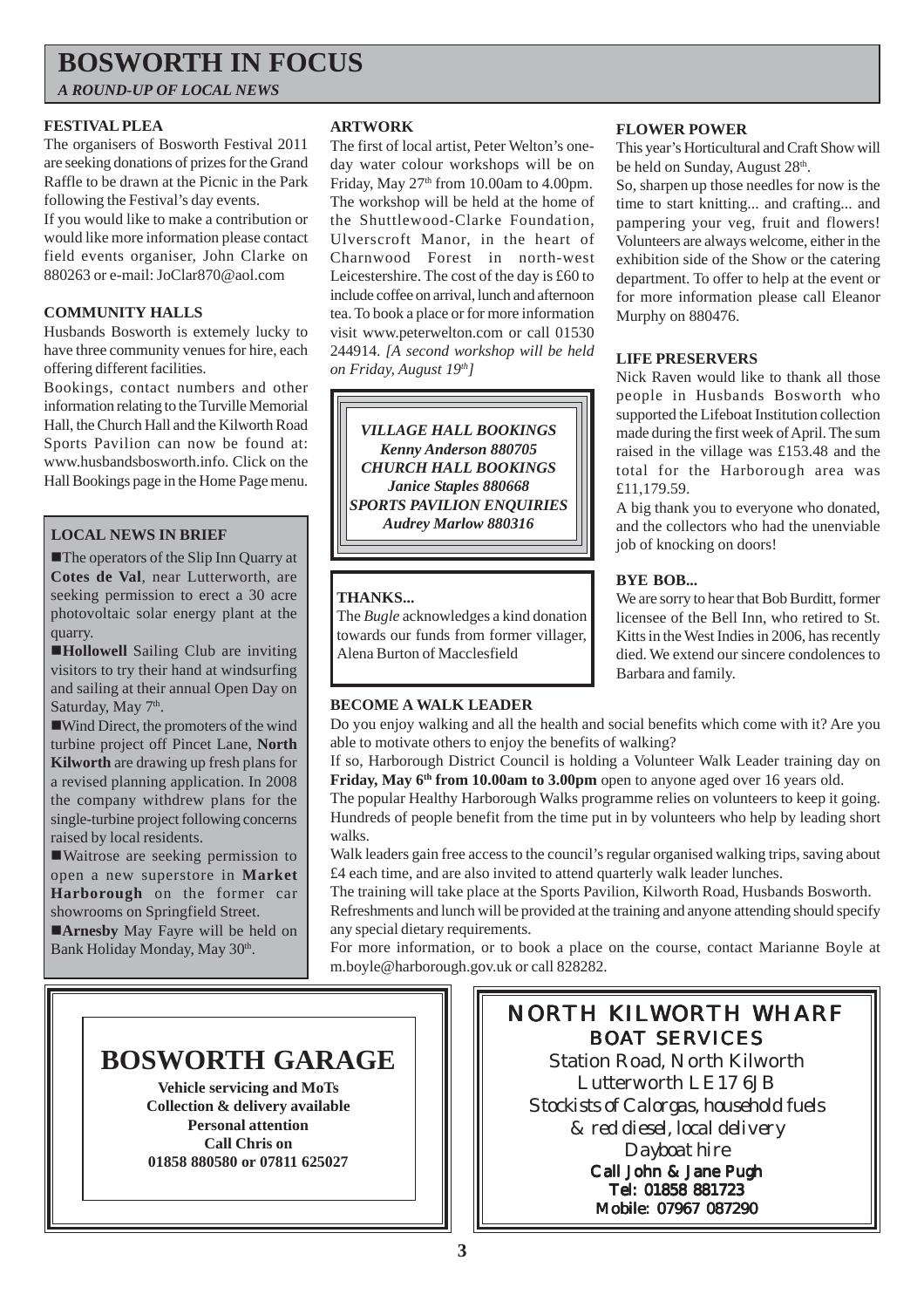# **SCHOOL REPORT**

#### *HUSBANDS BOSWORTH C. of E. PRIMARY SCHOOL Head Teacher Matthew Bown*

#### **FOBS NEWS**

**FOBS 100 Club**

April draw winners:

No. 29 Jo & Nick Johnston £25 No. 7 Bill Fletcher £15

#### **Bag2School Collection**

Don't forget the Bag2School Collection on Saturday, May 21<sup>st</sup> . Look out for the distinctive blue bag, which will be posted through your door during the preceding week. Filled bags should be left on your doorstep on Saturday morning before 8.30am to be collected. Alternatively bags can be brought to school at 8.30am on Monday 23rd.

#### **Jewellery Scheme**

FOBS are also organising a jewellery recycling scheme through the school. If you have any old jewellery or watches, including broken and costume jewellery, that you would like to dispose of for a good cause, please put it into an envelope and drop into school by Friday, May  $20<sup>th</sup>$ , or alternatively call Penny on 881745 to arrange collection.

#### **School Fête**

The FOBS School Summer Fête will be on Saturday, July 9<sup>th</sup> and this year will include an 'IT'S A KNOCK OUT' competition! With a maximum of FOUR per team (must include at least one child), everyone will be battling to be crowned this year's winner. Enter for a chance of lifting the prestigious champion's trophy - there can only be one winning team! Entry forms will be in the next edition of the *Bugle*... Don't miss out on the fun!

#### **A date for the diary...**

This year's FOBS Safari Supper will be on Saturday, September 10<sup>th</sup>.

#### **SCHOOL TERMS**

School closes: Friday, July 15<sup>th</sup>

School re-opens: Wed., May  $4<sup>th</sup>$ Half-term break: May  $30<sup>th</sup>$  - June  $3<sup>rd</sup>$ 

## Kilworth Springs **Z PREMIER GOLF CLUB**

Friday Night is........... Fish Night! Open to the Public

Choose from: Haddock, Cod & Plaice All cooked in a Crispy Beer Batter, with Chips, Mushy or Garden Peas Cod £8.15 (£7.15 Take Away) Haddock £8.15  $(E7.15$  Take Away) Plaice£8.25 (£7.25 Take Away)

Children's Menu from £3.45 (£3.15 Take Away) 01858 575 082 www.kilworthsprings.co.uk

*BUGLE* **CRACKER...**

**We heard recently about a chap who was a compulsive brake fluid drinker. We thought he might be addicted but he reckons he can stop at any time...**

#### **BYGONE BOSWORTH**

*The Historical Society's Periodical Journal*

We've recently had a request for information regarding three Bosworth families from a lady doing research into her family history. The families are the Lewis's, who were dressmakers and tailors over several generations, the Steanes and the Riddingtons. Census returns indicate that Lewis's and Steanes were evident in the village up to the early 1900s. If anyone has any further information on any of these families please contact Melvyn Forman and he'll pass the information on.

*As an aside to the village's recent Air Crash Memorials project, a lot of information has come to light regarding the Polish Resettlement Camp that was set up after the war in redundant airfield buildings on Bosworth aerodrome. So much information has come forward that we feel it should have a wider audience in a future issue of the Historical Society's periodical journal,* Bygone Bosworth*. If you have any information of any sort relating to the Polish Camp or the people who lived there please call Melvyn on 880281.*

### **RAVEN FRAMING**

*Do you have a painting, certificate, drawing or similar that you would like mounting and framing? Choice of frame mouldings and mountboards available, or 'specials' can be ordered. Call Nick Raven on 880824 for a quote.*

TO ADVERTISE HERE COSTS JUST £10 PER MONTH THE *BUGLE* IS DELIVERED FREE TO EVERY HOUSEHOLD IN THE PARISH AND REACHES PLACES OTHER PUBLICATIONS CAN'T REACH! Call Sylvia on 880902 or email: hiprice@btinternet.com

#### **4**

#### **ACTIVITY GROUPS 2011**

**All Saints Parochial Church Council** Contact: Brian Smith 880225 **Art Workshop** Contact: Ann Saxton 880971 **Badminton Club** Contact: Lorrie Forman 880281 **Beaver Scout Troop** Contact: Andrew Lambert 880922 **Bosworth Belles** Contact: Linda Lawton 880503 **Conservative Association** Contact: Robert Maxwell 880361 **Craft Group** Contact: Gail Wilmot 880413 **Handbell Ringers** Contact: David Staples 880668 **Honeypot Tots Group** Contact : Wendy Cochrane 880920 **Historical Society** Contact: Heather O'Connor 880165 **Husbands Bosworth Rainbows Group** Contact: 881757 or 881442 **1st Kilworth Scouts/Beaver unit** Contact: Andrew Lambert 880922 **Lutterworth African Drumming Group** Contact: Ralph Horton 880526 **Playing Field Committee** Contact: Jennifer Rogers 880401 **Royal British Legion** Contact: Robert Maxwell 880361 **Short Mat Bowls** Contact: Frank Thorp 880003 **Tennis Club** Contact: Jennifer Rogers 880401 **Tower Bell Ringers** Contact: Geoff Armitage 880066 **Welford Bridge Club** Contact: Kate Hancock 880205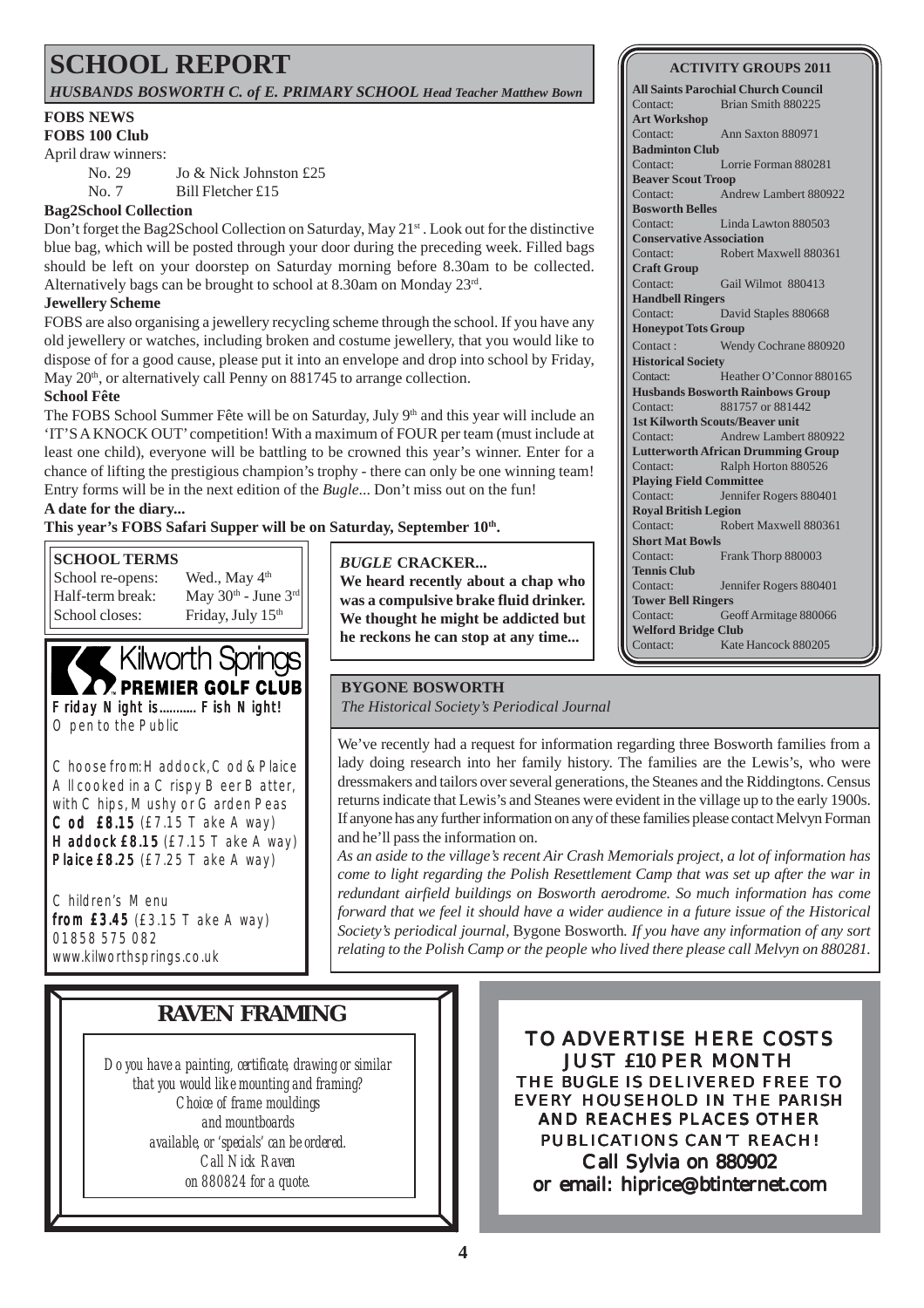**Armitage Bed & Breakfast** Contact: Janet Armitage 880066 **GD Armitage Clock & Belfry Work** New installation, maintenance & repair Contact: Geoff Armitage 880066 **Frank Begley Plumbing & Heating** Plumbing & heating engineer. Contact: Frank Begley 880541 **Gordon Begley** Building & roofing contractor. Contact: Gordon Begley 880028 **Peter Begley** Building contractors, flat roofing Contact: Peter Begley 880517 **Gary Bennett** Painter & decorator Contact: Gary Bennett 880285 **Croft Farm Bed & Breakfast** AA 4\*\*\*\* accommodation Contact: Jane Smith 880679 **Rob Dargue Carpentry & Building** General carpentry & woodwork Contact: 07834 872205 or 880803 **Honeypot Lane Bed & Breakfast** Contact: Carolyn Goffe 880836 **Mike Price Heating Engineer** Oil-fired boiler servicing & repair Contact: Mike Price 880902 **Paul Bolton School of Motoring** Expert driving instruction Contact: Paul Bolton 880115 **Totally Trees Ltd.** Tree surgery and stump grinding Contact: Jacqui Mitchell 01455 554182 **Wharf House Kennels** Kennel and cattery services<br>Contact: Kim Mc Kim McGuigan 880905 **Woodpecker Tree Surgery** All aspects of tree surgery undertaken Contact: Chris Wright 880183

#### **TENNIS CLUB**

There was a very disappointing turn out for the Tennis Club enrolment evening on April  $13<sup>th</sup>$ . However, we hope that there will be many more people who couldn't get to the meeting but who still wish to join the Club and play.

Subscriptions must be paid by May  $15<sup>th</sup>$  and new keys will then be issued. The locks will be changed on that day, so members must return all old keys to a committee member and receive their new key to enable them to access the courts. Please contact the treasurer, Mike Pennington on 880455 for more information.

New fees were published in the April *Bugle*.

-------

# **TRADE DIRECTORY 2011 | ACTIVITY GROUPS**

#### **HISTORICAL SOCIETY**

The next meeting of the Historical Society will be the Members' Social Evening on Wednesday, May  $4<sup>th</sup>$  at 7.30pm in the Church Hall when Melvyn Forman will be showing some archive film of Bosworth in the 1960s from the Society's collection.

The films feature some of the village characters up to various degrees of mischief around the village, many of whom still live locally and may wish to come along to the film show to explain their antics!

Also included is rare footage of a train journey from Lilbourne to Lubenham, (stopping at North Kilworth station), on the LNWR railway through Bosworth parish. The meeting is open to all; there is a £2.50 door charge for non-members. There will be wine, soft drinks, coffee, tea and nibbles.

#### **Day Trip**

During June the Society will be having a day out. Suggestions of destinations made at the last meeting were: Cambridge, Oxford, Kenilworth Castle or Donington-le-Heath Manor House. Please let Heather (880165) know what your preferred trip would be. Cost will be £10-£12 to cover coach hire. Entry fees extra. Non-members welcome.

#### **Archaeological Dig**

We've also been invited to visit an archaeological dig on a Roman villa site near Stowe Hill on the A5 at end of July. If you are interested in going to this please let Neil or Jean know on 880519. Again, nonmembers are welcome.

#### **BRITISH LEGION CELEBRATES**

The Royal British Legion is celebrating its 90<sup>th</sup> anniversary this year and the local branch are seeking any information about the early years of its formation. The Leicestershire Museums Service Records Office in Wigston are celebrating the anniversary with a project to record people's memories. If you have any old photographs or memorabilia relating to the RBL that may be of interest please call Robert Constable-Maxwell on 880361.

#### **VILLAGE HALL NEWS**

The Annual General Meeting of the Turville Memorial Hall Committee will be on Tuesday May  $10<sup>th</sup>$  at 7.30pm in the Turville Memorial Hall committee room. Members of the public are welcome to attend. New Committee Members Wanted!

We are looking for new committee members to join the Village Hall Committee to help drive forward the ongoing improvements we are making to the hall. The commitee meets the second Tuesday of each month.

If you are interested please contact Claire Kennedy on 880908 for more information.

#### **VILLAGE LUNCH**

The next village luncheon will be on Tuesday, May 24<sup>th</sup> at Kilworth Springs Golf Club. Meet in the bar at 12.30pm. The cost of the two-course meal in £7.50 per person to include coffee and mints.

Diners who haven't already booked should call Lorrie on 880281. Please note that the caterers need at least 48 hours notice of any cancellations, otherwise full payment is requested.

#### **HONEYPOT TOTS GROUP**

Honeypot Tots would like to thank the Oscars Ball and the Halloween Party organisers for the grants made to the group. These events have allowed us to meet our costs and to purchase art supplies and new toys for the children.

Honeypot Tots is a fun and friendly playgroup for mums, dads, childminders or other carers with babies and pre-school children. The group meets in the Church Hall on Mondays from 1.00pm to 3.00pm during term time. We aren't connected to the preschool and are a not-for-profit group run by the parents. We offer new activities each week as well as toys, books, ride-ons and refreshments. So drop by for crafts, cooking and a chance to have a cup of tea and a chat with other parents and carers!

For more information contact Wendy 880920 or Ceri 881689.

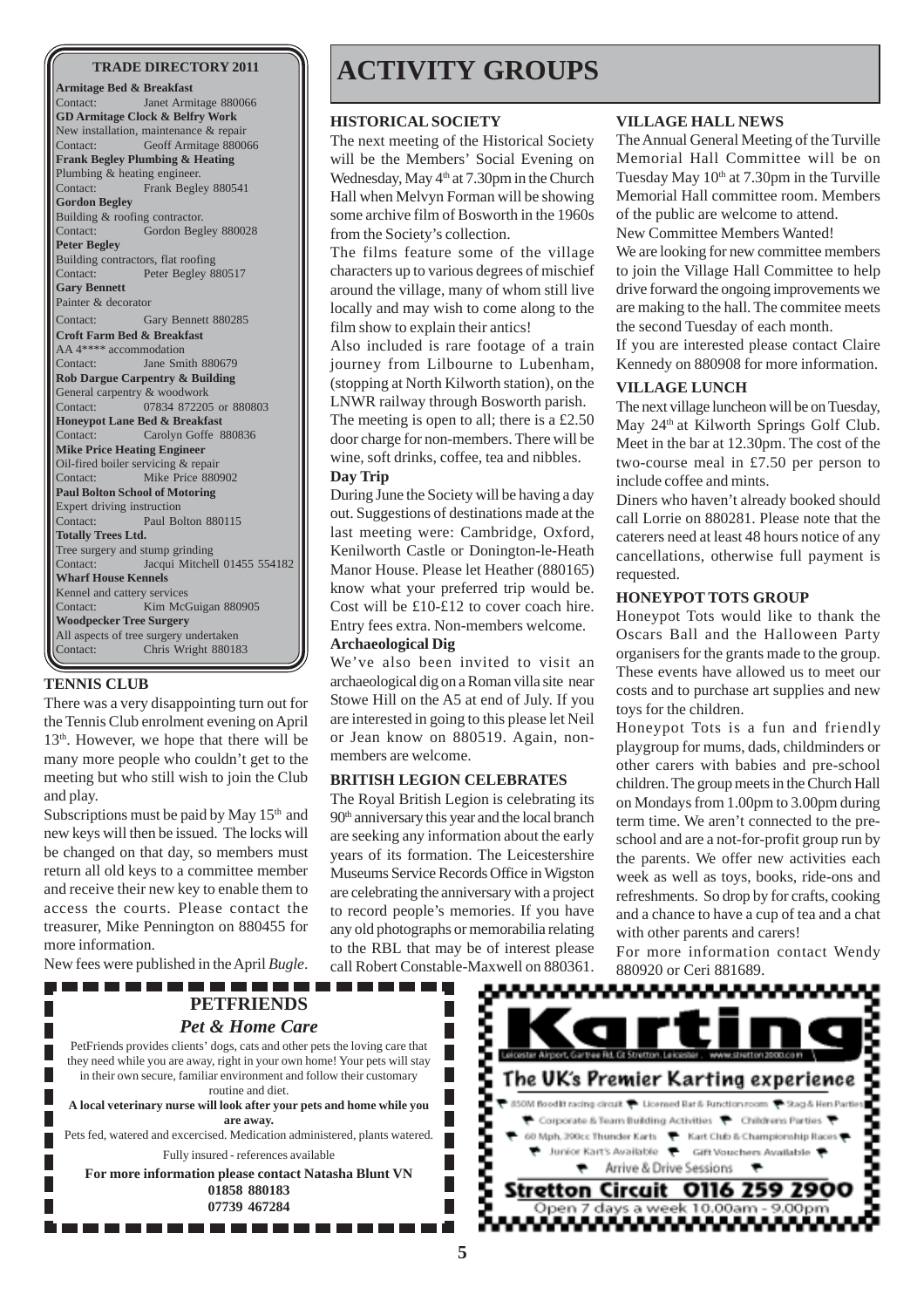# **PARISH COUNCIL NEWS** LOCAL OFFICERS

#### Report of the Parish Council Annual Open Meeting held on Tuesday, April  $5<sup>th</sup> 2011$ .

*Five Council members, District Councillor Brian Smith, County Councillor Graham Hart and 5 members of the public were present.*

Members of the public were invited to raise any matters of public interest.

♦Queries were raised regarding planning permission requirements, especially in relation to current works around the village.

♦The untidy condition of the High Street Garage site was discussed.

♦The infrequent cutting of the grass on the village greens and the consequent untidy condition during the growing season was discussed. It was noted that HDC cut these areas, but only on a 4 to 6 weekly cycle. The Parish Council had in the past enquired if a rebate or refund of costs could be made if the village took on the mowing but was informed that this wouldn't be possible. Due to the extra cost on the Parish it was agreed at that time not to take over the cutting. However it was agreed to again explore the possibility of a refund or seek volunteers from the community.

♦The Tennis Club thanked Council for arranging the clearance of scrub behind the tennis courts.

Council was asked to enquire if it was possible to install a 20mph limit on Welford Road past the school. The meeting heard that in the past Council had been informed that the site did not meet the criteria as traffic approaching the High Street junction was naturally slowing down. It was noted that a request from the school authorities would carry a great deal of influence but the Clerk would seek up to date information on the situation.

*The Chairman thanked everyone for their attendance and closed the Annual Open Meeting.*

#### **Report of the Parish Council meeting held on Tuesday, April 5th following the Annual Open Meeting.**

#### **Visitors' Questions**

♦Queries were raised regarding the village precept figure.

♦The meeting heard that HDC were considering changes to the way Section 106 developer contributions would be levied and distributed.

♦The meeting briefly discussed the Kilworth Marina development and the highways authority

opposition. It was noted that for highways to reconsider their stance a great deal of road safety related road works would be necessary at the entrance to the site onto the A4304.

#### **Matters arising from the Minutes of the Previous Meeting**

♦Clerk informed Council that British Waterways had responded regarding the removal of the towpath bridge at Welford Marina, claiming that the replacement of the bridge would be an unjustifiable expense as there was an alternative path around the marina basin.

♦Council heard that the Village Hall committee was seeking clarification regarding the need for planning permission for the carpark signs on the wall of the Hall. **Cemetery**

♦Permission had been granted for cleaning a memorial prior to the interment of ashes at the grave.

♦Clerk to seek quotes for installing the drainage sump in the cemetery extension.

#### **Playing Field & Play Area**

♦A new seesaw had been installed in the children's play area, as planned. Funding for this, and other works, had been obtained from a local authority grant. ♦Council heard that there was now no waiting list for plots as all interested parties had been accommodated.

#### **Allotments**

♦Council agreed to supply a skip for allotment waste over the Spring Bank Holiday.

♦Problems of the overgrown access pathways was discussed. It was noted the allotment holders had undertaken to clear some of the paths but Council would monitor the situation during the growing season.

#### **Neighbourhood Watch**

♦It was noted that the new information system would be going on-line shortly.

#### **Rural Housing Scheme**

♦No news had been received regarding the progress of the scheme. Council heard that the Housing Enabler post had been lost in the recent local authority spending cuts. However it was felt that the village's scheme had progressed beyond that phase. Clarification would be sought from the likely developer, East Midlands Housing Association.

#### **Next meeting**

*The next meeting of the Parish Council will be on Tuesday, May*  $10^{th}$  *at 7.30pm in the Church Hall [Please note venue change].* 



| RESP                                                        |
|-------------------------------------------------------------|
| urtains                                                     |
| SANDRA MAWB                                                 |
| Beautifully handmade curtains, blinds &<br>soft furnishings |
| For advice and quotations call Sandra:<br>01455 556615      |

#### **Husbands Bosworth Parish Council: Councillors**

| William Fletcher  | 880910(Chair) |
|-------------------|---------------|
| Melvyn Forman     | 880281        |
| Geoffrey Armitage | 880066        |
| Patricia Dav      | 880748        |
| Heather O'Connor  | 880165        |
| Susan Fisher      | 880026        |
|                   |               |

#### **Parish Clerk**

Jackie Fletcher, 13 School Lane, H.B. LE17 6JU Tel: 880910

#### **District Councillor**

Brian Smith 10 Butt Lane, H.B. LE17 6LN Tel: 880021 E-mail: b.smith@harborough.gov.uk

#### **County Councillor**

Graham Hart Lilac Cottage Willoughby Waterleys Leicester LE8 6UF Tel: 01162 478600 E-mail: graham.hart@leics.gov.uk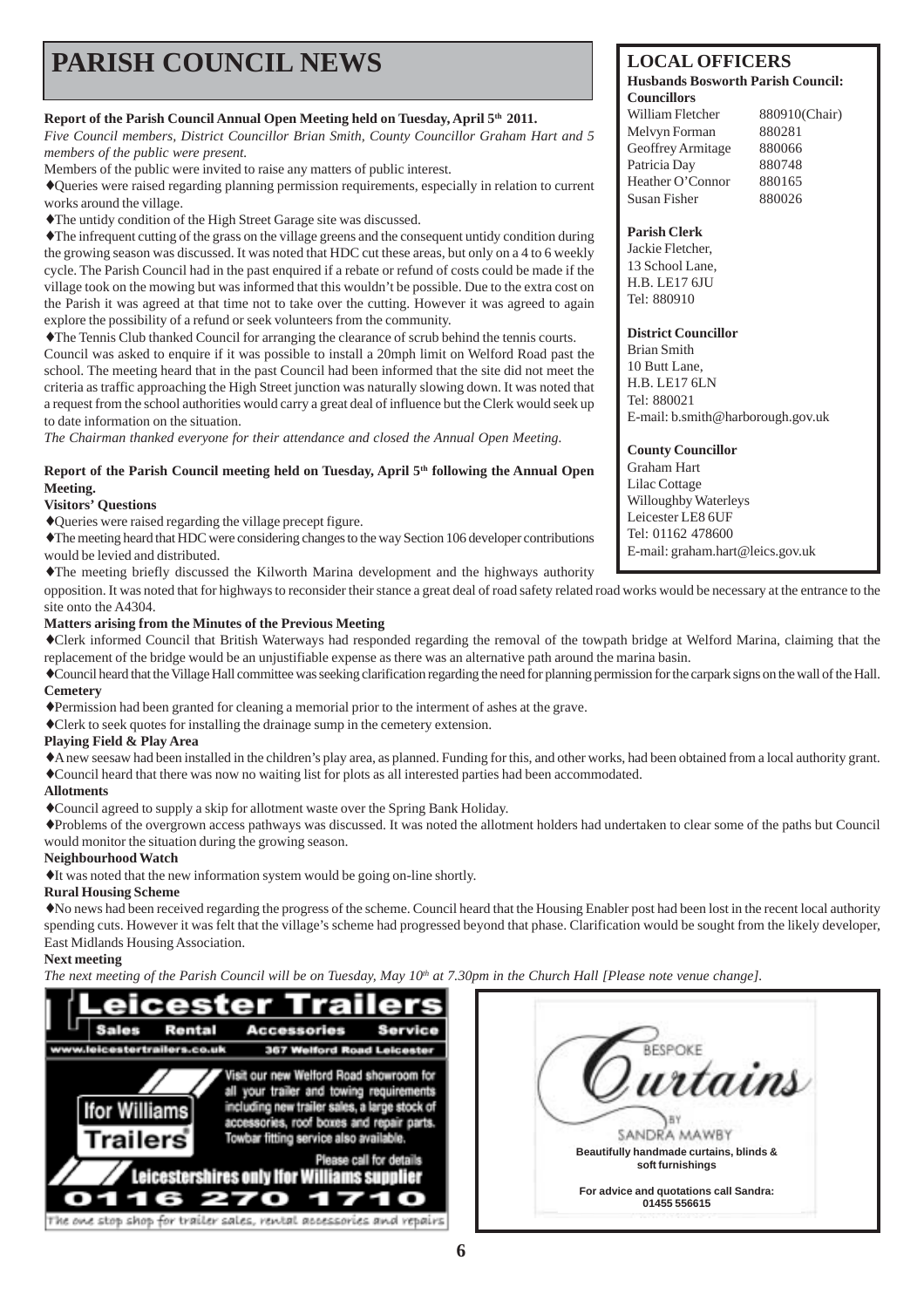# **CHURCH NEWS**

*All Saints Parish Church, Methodist Chapel & St. Mary's Roman Catholic Church*

#### **METHODIST CHURCH Advance Notice**

The Methodist Church Strawberry Teas afternoon will be held in the garden of Gordon and Jackie Herbert, 10 Highcroft, Husbands Bosworth. Come along and enjoy an afternoon in their garden which has lovely views over the Laughton Hills and the surrounding countryside.

Please make a note of the date, Saturday, June  $18<sup>th</sup>$  from 2.30pm to 4.00pm. All are warmly welcomed.

#### **WHISTFUL THINKING...**

For whist fans, there is a Whist Drive, in aid of All Saints Church, Husbands Bosworth, on the first Monday of each month starting at 2.00pm at Kilworth Springs Golf Club, South Kilworth Road, North Kilworth.

#### **CHURCH FUNDS**

Lorrie Forman will again be having a Plant Stall in aid of All Saints Church funds at Bosworth Festival in June.

If you are splitting plants, potting on or have surplus seedlings, plants or vegetables that you can donate please call Lorrie on 880281 or drop them off a The Firs Farm, Welford Road at the beginning of June.

### Parish Notices

**Lillian Elizabeth Woolgar** *formerly Welford Road* Died March 23rd 2011 Age 87 years **Bob A. Tiso** *of Bell Lane* Died April 3rd 2011 Age 70 years **Frederick James Garner** *formerly of Glebe Farm* Died April 7<sup>th</sup> 2011 Age 83 years *R.I.P*

# o.C. BUILDING SERVICES LTO NHBC

Complete building service Specialist in new build Quality renovations & Extensions **Tel/Fax 01858 881202**

27 years

**Email: pcbuildserv@btinternet.com**

Walton Grange, Bosworth Road Walton, Lutterworth, Leics LE17 5RW

#### **SCHOOL AWARDS**

There will be a Joint Husbands Bosworth School Awards Service with All Saints Church on Wednesday, May  $11<sup>th</sup>$  at 2.30pm. Parents and carers of children at Husbands Bosworth School and the All Saints, Husbands Bosworth congregation are invited to the School awards service which will be held at All Saints Church.

There will be a time of worship for the children and for adults followed by the presentation of awards.

#### **WALKING WITH GOD...**

**Rogation Sunday Walk** on May 29<sup>th</sup> from All Saints Church, Theddingworth.

We will be meeting at All Saints Church, Theddingworth at 10.20am for a walk around the village and countryside, finishing with a Communion service at All Saints at 11.00am. During the walk we will have a number of breaks for prayer. If you live in Theddingworth and would like a special prayer for your animals, pets, farms, homes, family, etc contact Rev. Andrew Rhoades on 460150.

#### **ALL SAINTS FLOWER ROTA May:** Janice Staples

*Can flower arrangers please consult the church services list so that floral arrangments aren't set up if there is no service?* Call Heather O'Connor on 880165

if you would like to join the Flower Rota

#### **METHODIST CHURCH Coffee Morning**

Wednesday, May 25<sup>th</sup> 10.00am-12.00noon. at the home of John & Margaret Scurrah 25 High Street. Visitors always welcome.

> $\bullet$  $\bullet$

> $\bullet$

----------

 $\bullet$ 

### "**CHURCH SERVICES** "

**Hexagon Benefice**

- **1 8.00am Communion Mowsley 9.30am Family Communion HB 9.30am Family Service Shearsby 11.00am Communion Thed. 11.00am Family Service B'thorpe 6.00pm Communion Arnesby**
- **8 9.30am Communion Shearsby 9.30am Family Service Arnesby 11.00am Family Service HB 4.00pm Family Service B'thorpe 6.00pm Evening Service Mowsley**
- **15 11.00am Benefice Service Arnesby**
- **22 8.00am Holy Communion HB 9.30am Communion B'thorpe 9.30am Family Service Shearsby 11.00am Communion Arnesby 6.00pm Evening Service Mowsley**
- **27 Rogation Sunday Parish Prayer Walk** *[See right]* **11.00am Benefice Service Thed.**

*Short Communion every Wed. 9.15am HB*

**Churchwardens [HB] : Brian Smith 880021 Lorrie Forman 880281 Curate: Rev. Andrew Rhoades 460150**

#### **Methodist Church**

- **1 Gordon Herbert**
- **8 Barbara Bentley**
- **15 Mrs Jeanne Moore**
- **22 Eileen Bromley**
- **27 Rev. B Kennard (Communion)** *Services every Sunday 6.30pm. All Welcome*
- **Contacts:**

**Rev. Brian Kennard 462889 Senior Church Steward: Mr. A Lloyd Jones 880343**

#### **St Mary's Roman Catholic Church**

*Services every Sunday 8.30am.* **Contact: Robert Constable-Maxwell 880361 Father Owen O'Neil 462359**

. . . . . . . . . . . . . . . . . .



### **BUILDING ROOFING PLASTERING**

**EXTENSIONS - ALTERATIONS - NEW BUILD For advice or a free quotation please contact James on: 01858 881794**

 **07795 810607**

**james@johnsonbuilding.co.uk**